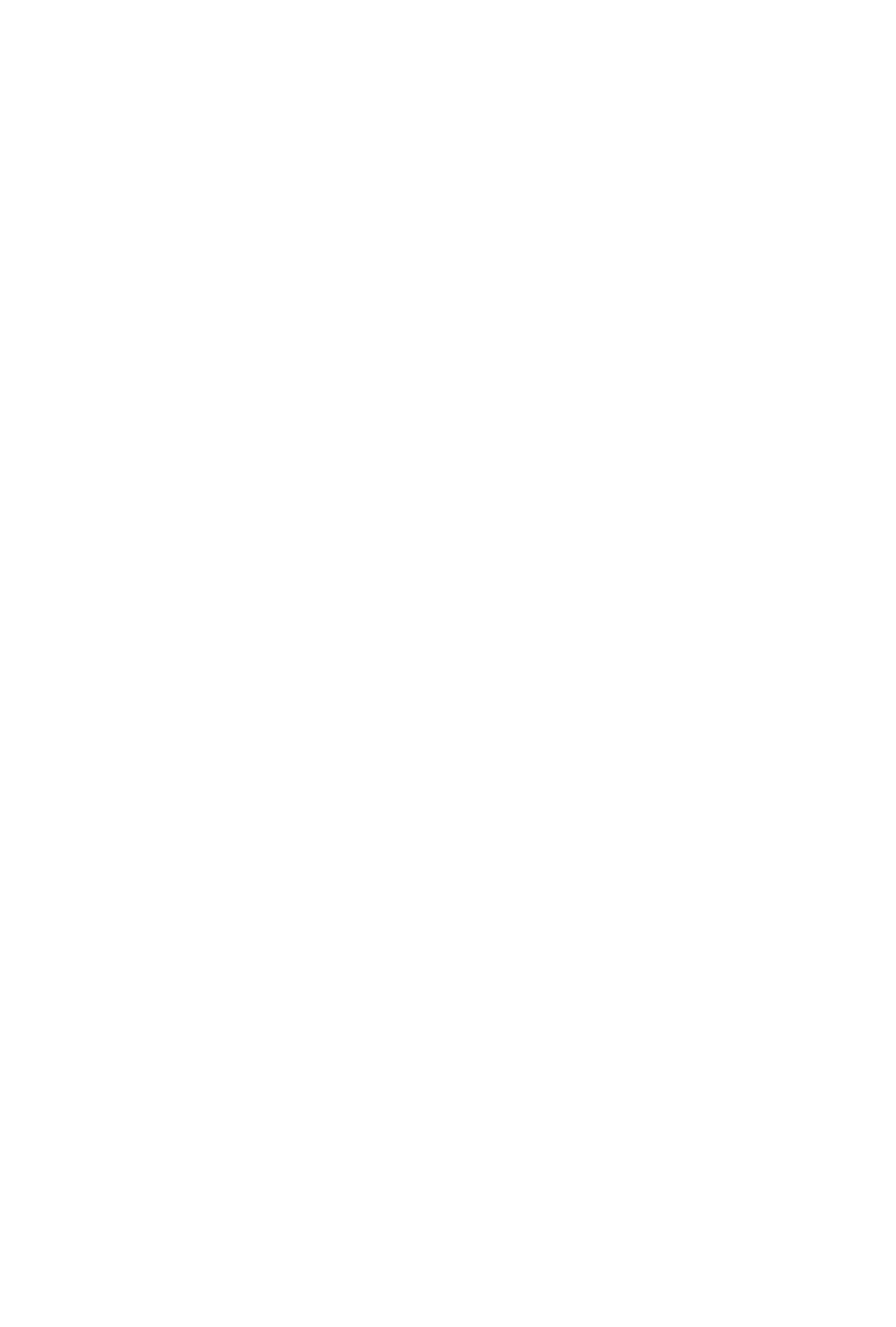## **Maritime Power:** Key to India's **Security Interests**

VICE ADMIRAL PREMVIR DAS (RETD.)

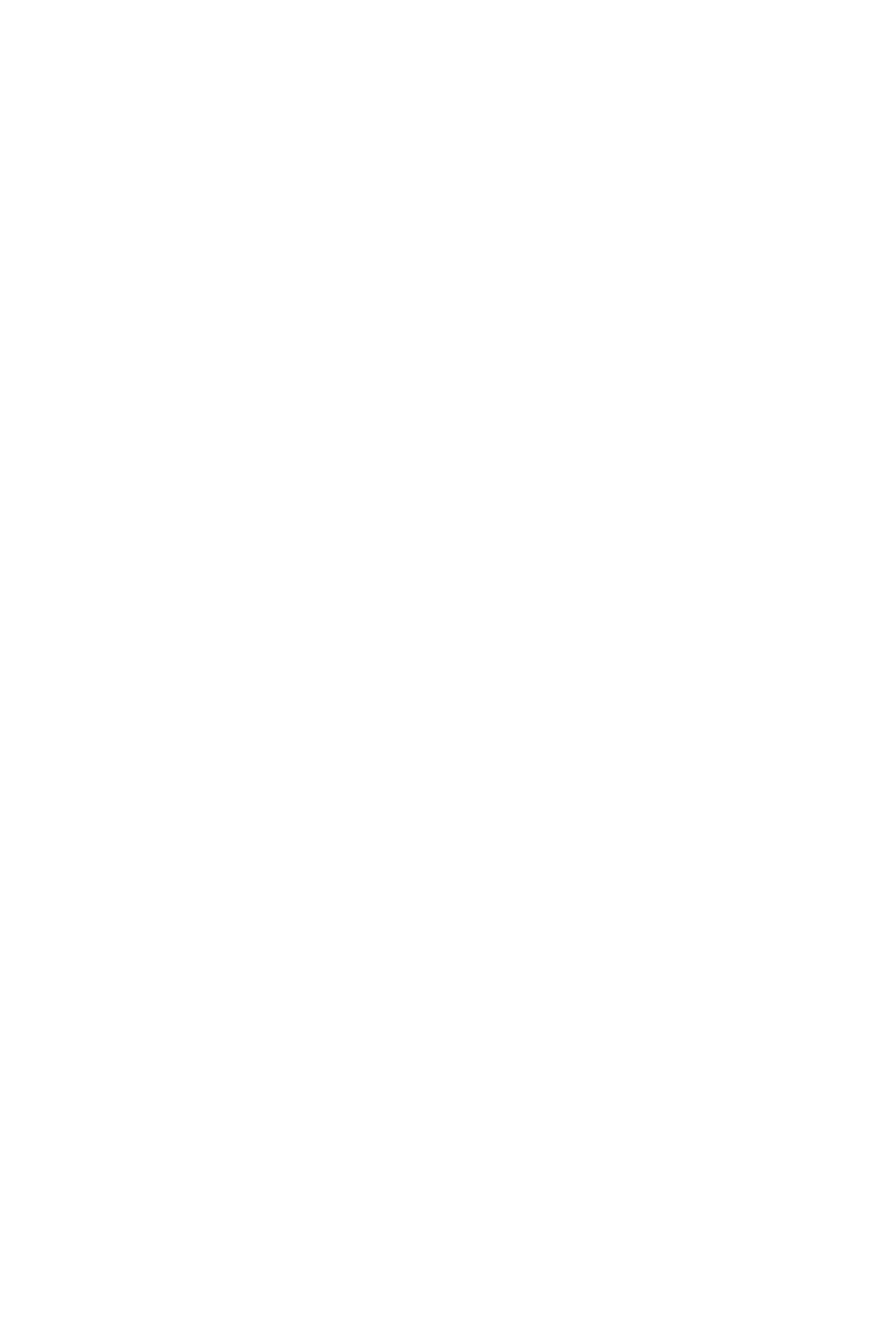## *Foreword*

*Spen Institute India (AII) promotes values-based leadership, open dialogue*<br>and cross-sector outreach by engaging the civil society, government, private<br>sector, and other key stakeholders on issues related to India's deve *and cross-sector outreach by engaging the civil society, government, private sector, and other key stakeholders on issues related to India's development. It invites industrial, economic, financial, political, social and cultural leaders to discuss these issues in settings that encourage frank and open dialogue. The Institute focuses on the most important problems and challenges facing society, the business community and the individual in India.*

*The Aspen Institute India organizes five types of programmes:*

- *Outreach Seminar »*
- *Policy Programs »*
- *Leadership Seminars »*
- *Ideas India »*
- *Strategic Dialogues (in cooperation with CII) »*

*While each is distinctive with a unique set of goals, they all share the ultimate aim of promoting awareness, dialogue, and action on issues essential for a just and prosperous Indian society.*

*Aspen Institute India (AII) in its endeavor to create public awareness and promote ideas and policies that will enhance India's growth in the future, is starting a series of Policy Papers which will focus on the various issues related to India's development and strategic interests.*

*This is the first policy paper to be published by Aspen Institute India.*

| **January 2011**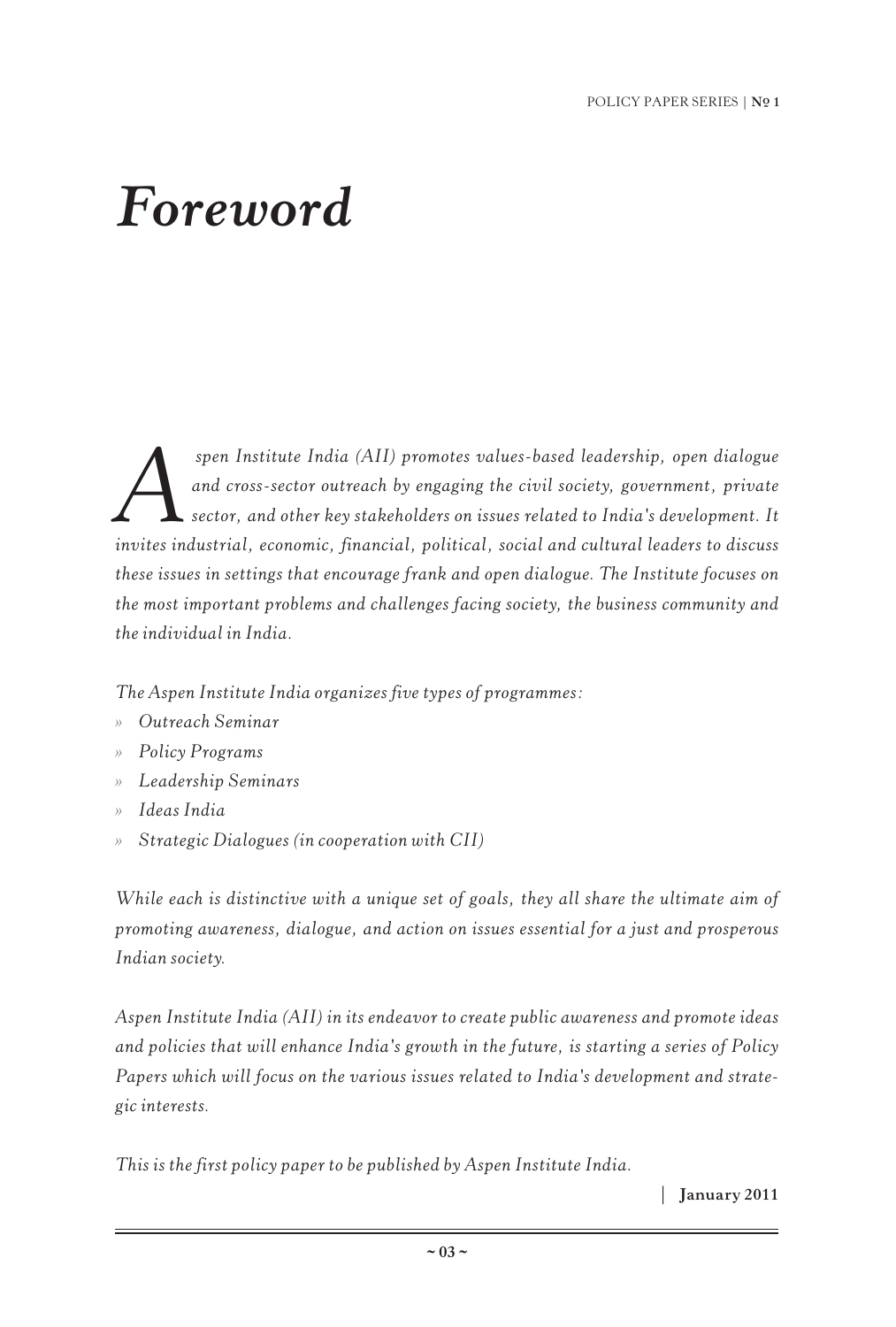## *Preamble*

#### **1.**

In the first fifty years of its existence as a free country, India's prime concerns lay in preserving its territorial integrity, both against nation state adversaries as also quite widespread insurgency in its border states. Military preparedness was tied to the threat from the west and the east; counter insurgency also became, de facto, a military responsibility. In Defence planning, the focus was on threats that could be posed across the land borders and the need to protect them. The 1962 conflict with China, in which we lost several thousand square kilometers of our land territory, added to this mindset. Things have changed greatly since then. India is much better prepared and more confident to cope with military threats to its frontiers, direct or otherwise. The global environment is also not supportive of nation state conflicts. In consequence, these fears have diminished considerably even if they have not disappeared. In the northeast and in Jammu and Kashmir the situation is far changed and, even if there are spurts of violence, especially in the latter, our ability to deal with them has increased greatly. In short, it would be fair to say that India no longer feels seriously threatened as far as the sanctity of its land borders is concerned.

#### **2.**

In this same time, and especially in the last ten to fifteen years, economic growth has begun to occupy a much more central place in India's national power. Just as it has been the focus of China's rise as a major Asian power in the last thirty years, sustained growth of its economy over the next several years is critical to India's emergence as a credible power. There are many constituents of such growth but two essential ingredients are security of energy and trade. As the economy grows, so will these two, on the contrary, if these are hindered in any way, there will be adverse effects on that growth. Both are almost entirely dependent on our ability to ensure their safe movement at sea. Therefore, as India grows economically, maritime security concerns will become increasingly important. This is quite aside from the preparedness that must be maintained to deter threats at sea from possible nation state adversaries. A clear recognition that sea power is an integral part of the country's national interests is, therefore, imperative.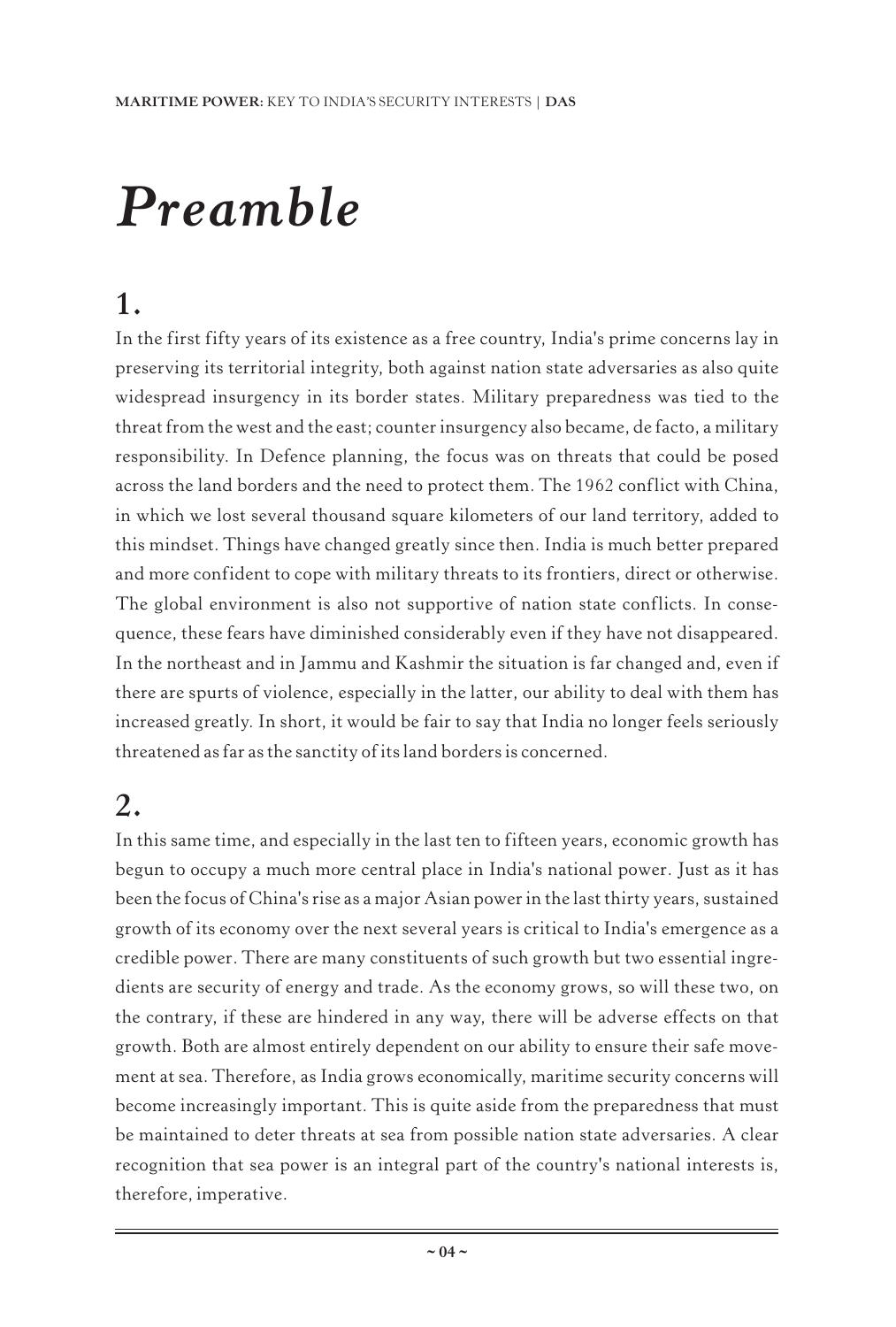## **Global Security Environment**

#### **3.**

By 2025, three of the four largest economies, will be Asian – China, India and Japan. The Asean group of countries will not be far behind and those of Central Asia, given their present and potential resources of oil and gas, will grow in importance even as those of the Middle East remain major suppliers of energy. In East Asia, conflicting claims on ownership of island territories and Exclusive Economic Zones (EEZ), between China, Japan, South Korea, Vietnam, Philippines, Indonesia, Malaysia and Brunei are potential points of conflict and instability. It is inevitable that China's postures will become even more assertive as it enhances its sea power and seeks a dominating position in Asia. On a different note, most of the problem states, often referred to as 'rogue, failing or failed' by the Americans are Asian entities be they North Korea and Iran-for their nuclear geopolitics-or Iraq, Afghanistan and Pakistan for internal instability; the last is recognized globally as the epicenter of terrorism. The continent is also home to 70% of all terrorist activity worldwide mainly comprising fundamental Islamic organizations. Three of four largest land armies in the world are in Asia, as are four of eight known nuclear weapons states, not counting Israel; if the number is to increase, it will, almost certainly, be an Asian entity. At least in one country, Pakistan, there is a real possibility that non state actors might be able to gain access to some nuclear capability. Proliferation of nuclear weapons technology between China, Pakistan, North Korea, and Iran, all Asian entities, is well known. Finally, there are energy resources which provide sustenance to several major industrial powers, in Asia and beyond. This is an amazingly complex brew, much of it in the maritime domain, and it is not surprising that Asia-Pacific is now the focus of global concerns.

#### **4.**

The USA is an important player in the region. It has been so for long with substantial political and economic interests and it is unlikely that this position will change anytime soon. Despite all its economic travails and domestic compulsions, the US economy is larger than that of the next four countries put together. America's annual defence expenditure exceeds that of all other countries put together and its military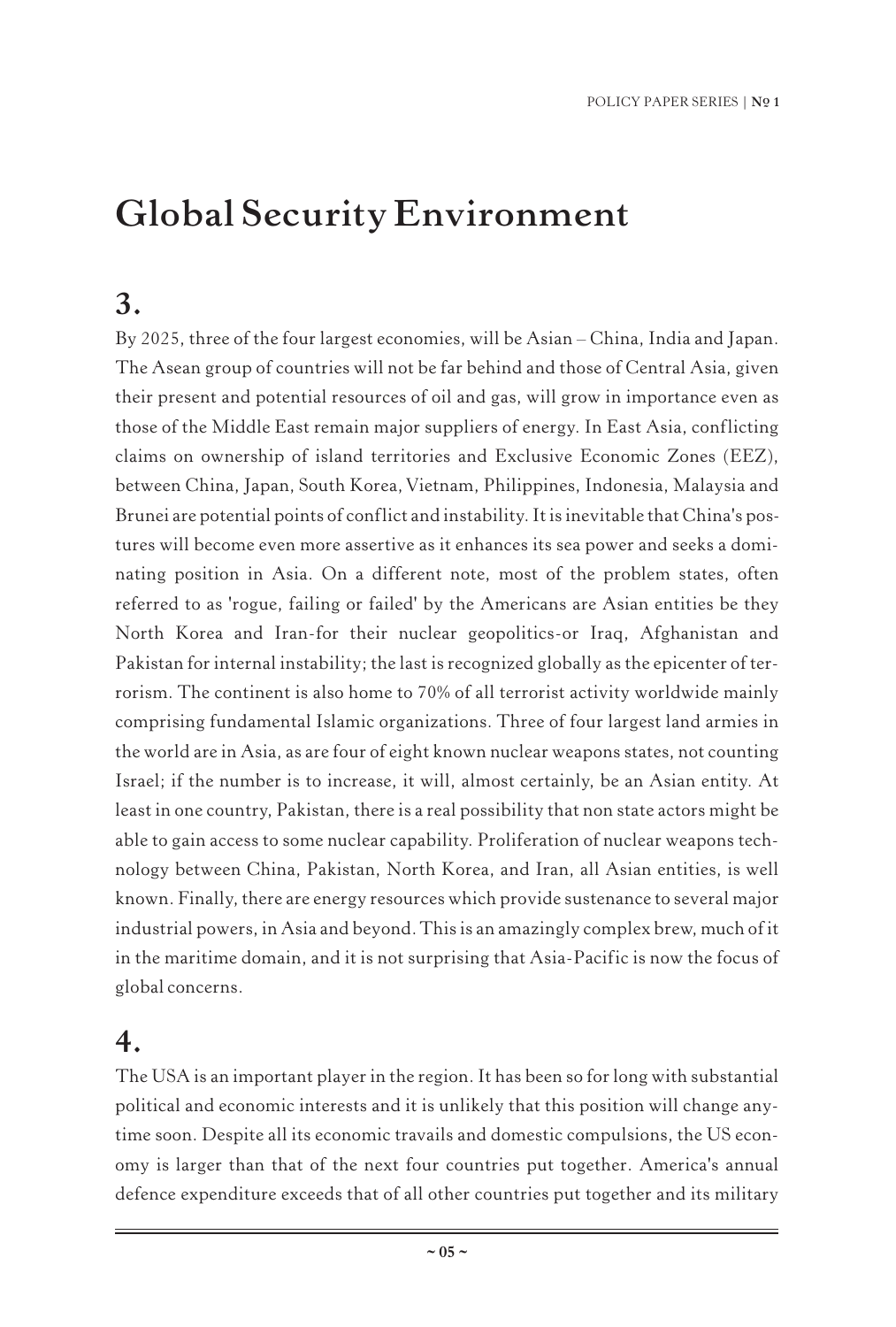power can not be matched for several decades. Its technology and soft power is unequalled and no rivals are visible on the scene. Therefore, those who hold the view that China might soon become the dominant power in the region, might well take another look; the USA will continue to be the major player in the Asia-Pacific in the foreseeable future and nations, like ours, will be wise to take this fact into account while shaping their strategies.

#### **5.**

India, itself, is on the road to becoming a major Asian power. With sustained economic growth of 9% per annum, its GDP will overtake that of Japan by 2025 or so making it the third largest global economy. It has one of the largest Armies in the world and its Navy and Air Force rank among the top six. It is a nuclear weapon state. The demographics of its large population, and its democratic ethos, add value to its overall power and its rise is not seen as threatening by others. Geography has also been kind to India.With long coast lines on both sides, open access to the sea and outlying island territories, the country sits astride the important North Indian Ocean shipping routes through which much of the Gulf oil destined to the Pacific must transit. There are many weaknesses still to be overcome but these will slowly diminish as the economy grows. Its position, in the increasingly maritime Asia-Pacific geopolitics, can not be underestimated.

#### $***$

## **The Indian Ocean Littoral**

#### **6.**

If Asia-Pacific is the focus of the emerging security environment, the importance of the Indian Ocean (IO) theatre becomes apparent.With energy life-lines of both China and Japan clearly tied to the Gulf, the IO needs to be viewed strategically along with the adjunct channels of the South East Asian archipelago and the South China Sea. Almost all the elements mentioned earlier are littorals of this water space. Nearly half of global seaborne energy trade moves across its waters which host some of the most traveled sea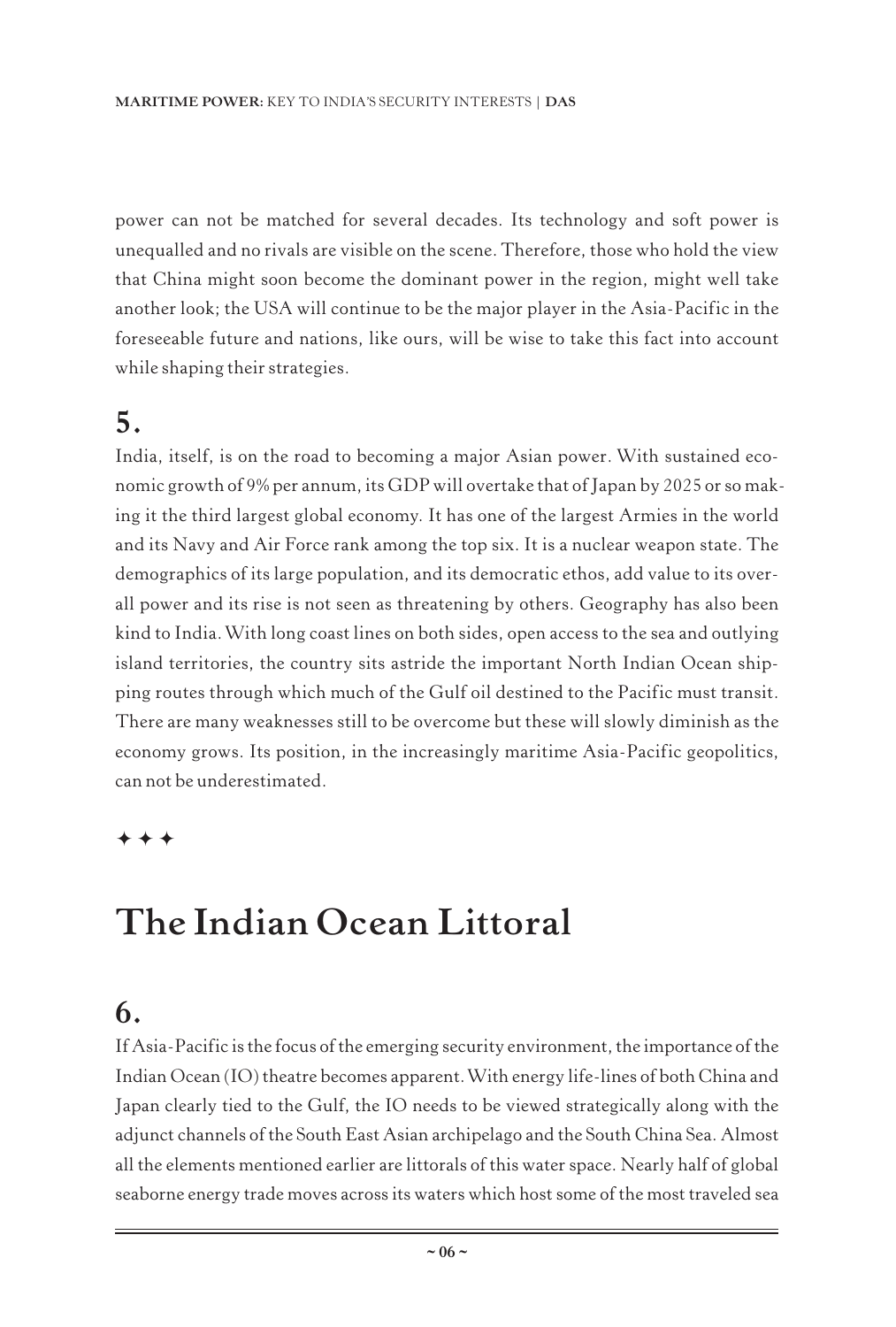routes. Several countries have vital energy interests in the region, the USA, Japan, China and France, being some of them. There are resources in the seabed, still to be explored. Not surprisingly, the IO is a theatre of considerable strategic importance.



#### **7.**

At the same time, there are vulnerabilities. All exits and entries out and into the IO pass through very restricted waters; the Gulf of Hormuz, Gulf of Aden and the Mozambique Channel in the western part of the IO and the Malacca, Sunda and Lombok Straits in the South East Asia archipelago fall in this category. Pirates, of even limited means, operating from shore sanctuaries, are able to attack the hapless ships and rob or hijack them with relative ease as was being done in the Malacca Strait until a few years ago and is being seen off Somalia in the last two years. Politically, most of the littoral states are ridden with ethnic, sectarian and religious dissensions, quite a few are authoritarian and some, especially in the Gulf, dependent on single product economies viz. energy resources, all weaknesses which can result in regional instability.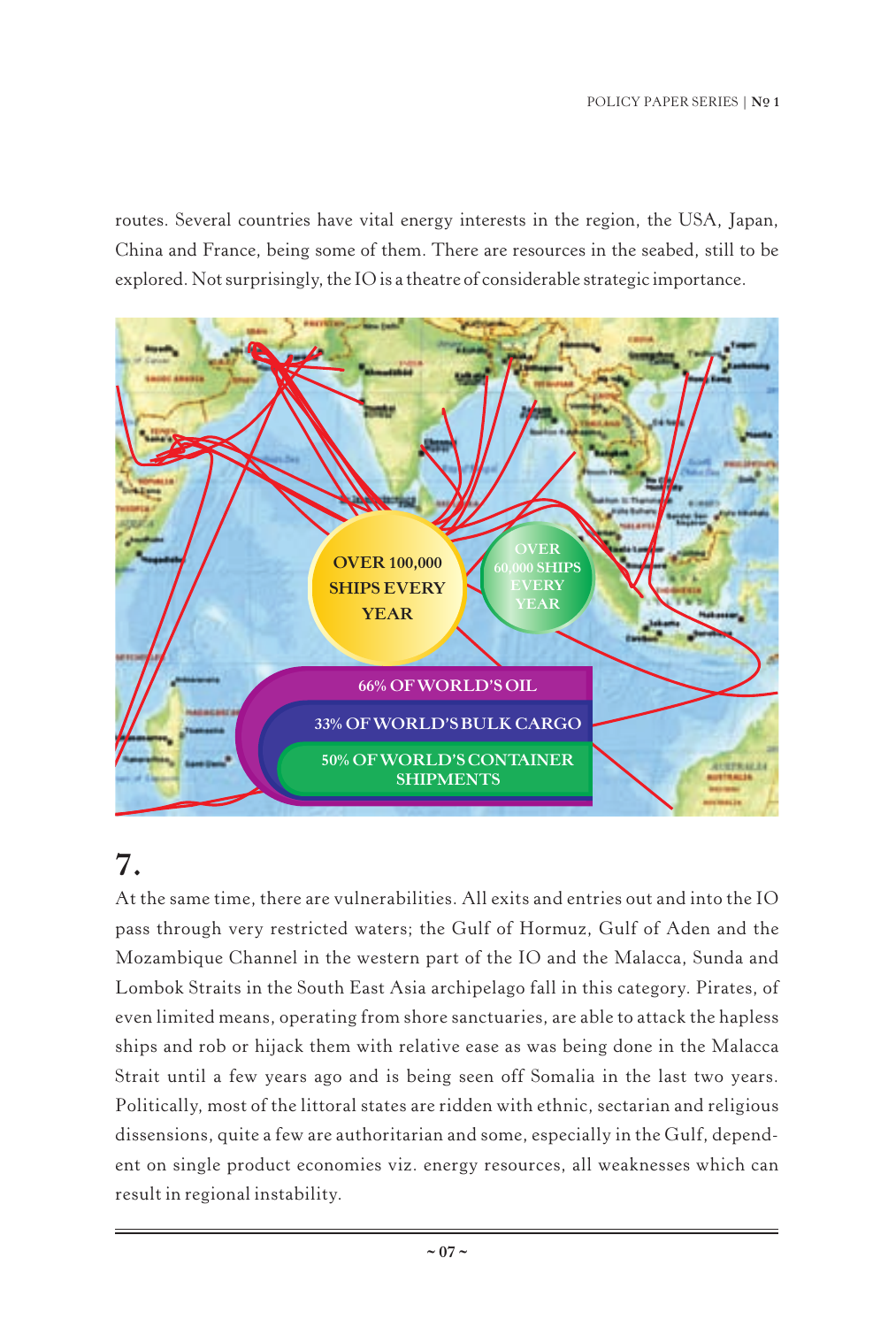## **India's Interests in Asia Pacific & the IO**

#### **8.**

India's interests are strategic and proximate. As one of the two largest countries in the region, and geographically located as it is, India has responsibilities in ensuring security of the commons, as well as legitimate concerns. In the globalized world of today, East Asia, South Asia, South East Asia, Central Asia and the Middle East can not, any more, be treated as compartments exclusive of one another. India, in particular, is impacted by developments in any of these sub regions.While, its traditional security concerns center mainly on China and Pakistan with the possibility of military conflict with one or both being at the core, developments which will retard its economic growth or impinge upon internal security and stability are no less important. Tranquility, in its immediate neighbourhood, and even beyond, is an essential prerequisite to the latter. There have been tensions of essentially transitory nature with Nepal, Bangladesh and Sri Lanka and even while none of them can be regarded as potential threats militarily, they do, even if indirectly, have a bearing on our concerns. India must also take note of the presence of external powers and their military forces in the IO which has its own impact on the geopolitics of the region. The island nations of Mauritius and Seychelles, sitting astride the southern entries to the northern IO, are equally important to our strategic concerns. For India, long a country with a continental mindset, the sea is now acquiring larger dimensions.

#### **9.**

There is a more proximate dimension to India's security interests which is acquiring significance. The first of these is energy security which involves not just identifying sources but equally, its safe movement and handling. The country imports 70% of its oil and gas annually and this figure will rise to over 80% in the next ten years. The number of tankers carrying these supplies to our ports is likely to increase from 4000 odd today to nearly 7500 by 2020. Safe movement of the ships at sea and speedy discharge of their cargoes in ports is vital. India also has offshore oil exploration and exploitation platforms on either coast spread across 50000 square kilometers and it is likely that this area may double in the next decade; platforms in these waters which process oil and gas are very valuable assets which need to be safe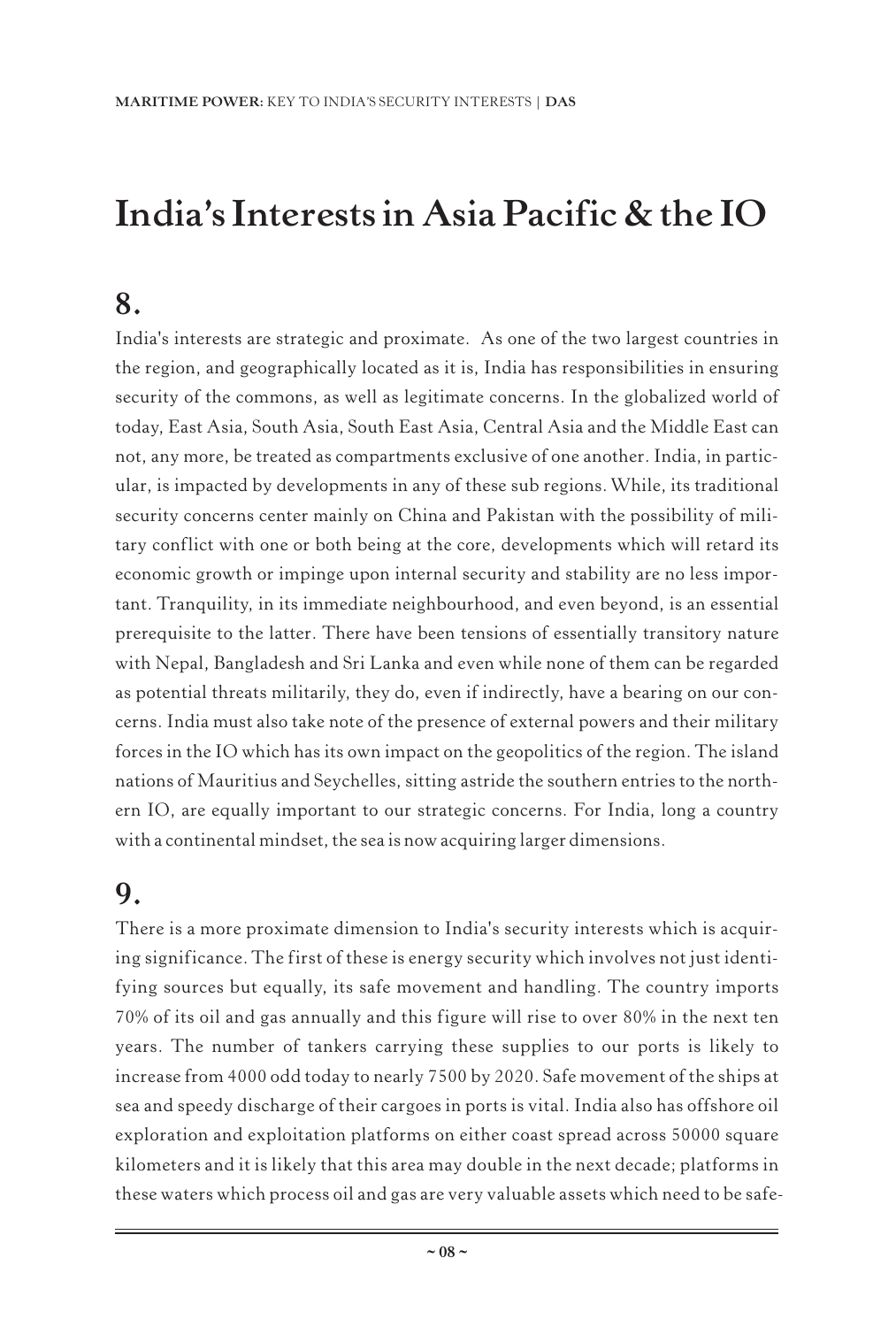guarded. A related concern is the security of seaborne trade. The country's imports and exports have reached \$ 500 billion already and may well touch \$ 2 trillion by 2020. Almost all of this trade moves by sea, through the shipping routes and narrow channels mentioned earlier. Any adverse effect on the safe movement of this trade will impact on economic growth.

#### **10.**

India shares maritime boundaries not just with three South Asian neighbours but also with three nations of South East Asia-Myanmar, Thailand and Indonesia; there is close proximity with a fourth, Malaysia. This has its own complexities in terms of poaching or other criminal activity e.g. illegal movement of people. Smuggling of narcotics is another worrisome reality as it funds terrorism through procurement of illicit arms from the resources so generated. This, as is well know, was the methodology used by the LTTE terrorism in Sri Lanka to get arms and ammunition until neutralized, when the movement petered out. Terrorist organizations located across its western border have carried out some remarkably successful attacks at sea, one of them being Al Qaeda attack on the American destroyer, USS Cole, in Aden, and on oil terminals and supporting vessels off the Basra offshore in Iraq. Explosives used in the 1993 bomb blasts in Mumbai were smuggled in by sea from Pakistan and landed at fishing villages on the western coast. The climax, of course, came with the very daring raid launched by sea on high profile targets in Mumbai on 26th November 2008. Admittedly, planning for the mission and training, as also its command and control, was coordinated by the Pakistan establishment viz. military and intelligence, but actual execution was carried out by terrorists of the Lashkar, one of the prominent groups in that country and known to be allied to the Al Qaeda. Such asymmetric attacks in which the initiative always rests with the attacker pose a very serious threat as their impact is widespread, at very little cost.

### **11.**

Finally, there are the Asean and Gulf regions. Bilateral trade between the former and India crossed \$ 40 billion in 2009 and is expected to reach \$ 100 billion by 2015. As for the Gulf countries, they are not only the largest suppliers of energy but are also home to nearly four million Indian workers who sent back \$16 billion in remittances to their home country last year. Both regions, separated by the Arabian Sea on one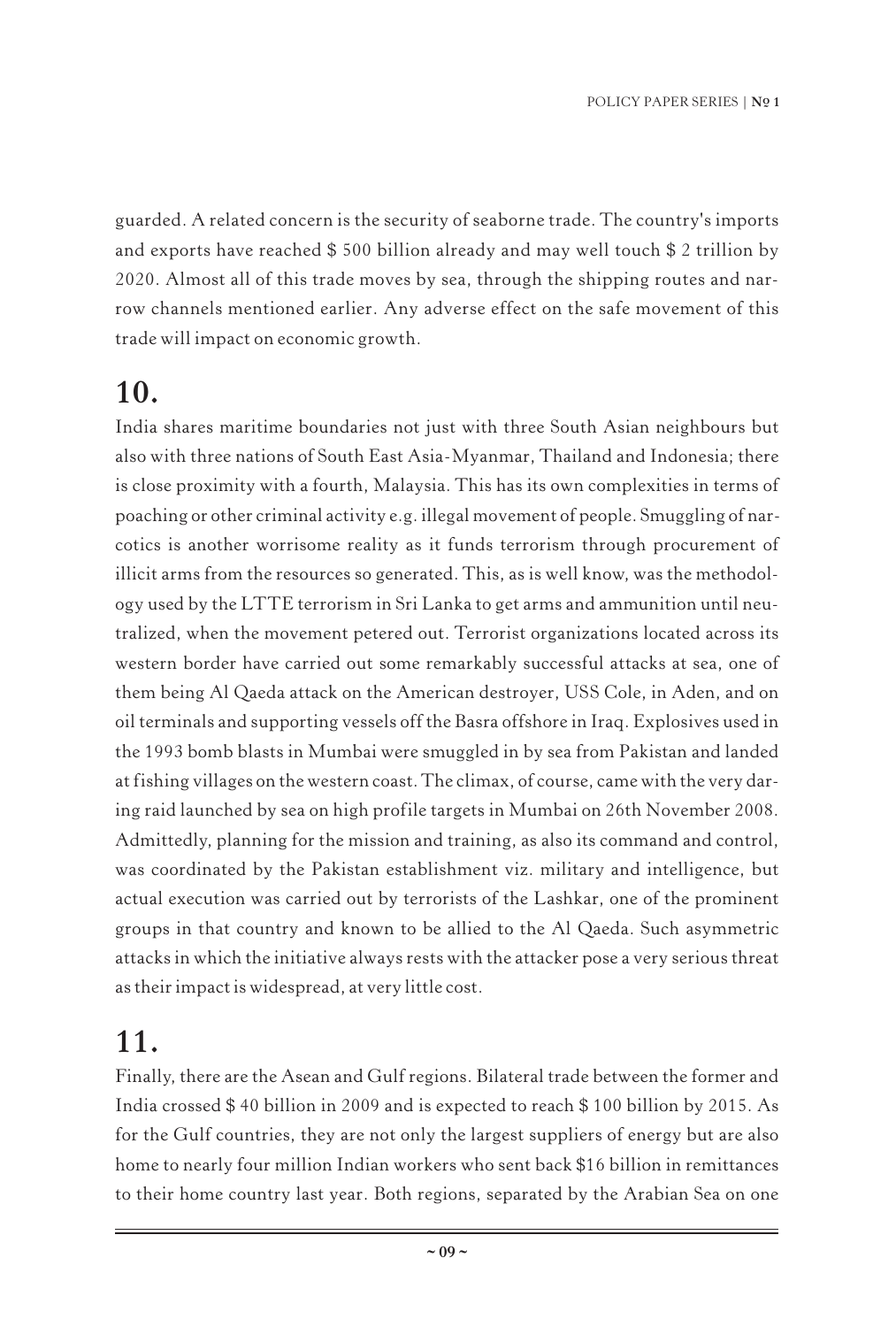side and the Bay of Bengal on the other are, therefore, of great importance and instability in either will be detrimental to India's interests. In the same way, tensions resulting from disputes in the South China Sea would be of concern to India which also has energy exploration and sharing interests in Vietnam. In short, India's maritime interests stretch from the Gulf on one side to the Southeast Asian waters and beyond; southwards they extend to the island nations of Mauritius and Seychelles. Its sea power must ensure that these are safeguarded.

 $\ddotmark$  $\ddotmark$  $\ddotmark$ 

## **Traditional Threats**

#### **12.**

Pakistan and China have been in military conflict with India, the former as many as four times, and are the two countries which could pose a future military threat to India; no others are on the horizon. Even with these two, the probability that any of them may want to go to war is not high; however, it can not be ruled out. Pakistan might well find a short and sharp conflict advantageous in overall terms as this might serve to unite a country fast fragmenting under sectarian and ethnic pressures complemented by burgeoning fundamental Islamist forces. The fact that war with India may be disastrous for Pakistan might be overlooked by its military leadership just as it did in 1971, losing half of its territory, and, in a different way, in 1999. Till such time as the Army remains in control in Pakistan, in particular of India related policy, this possibility must be considered real even though the 'modus operandi' of asymmetric operations launched through non state actors, is seen to be more economical with little risk of retaliation. This notwithstanding, the Pak Army continues to seethe with its defeat in 1971 leading to the division of the country and irrational conduct can not be ruled out. It is, therefore, essential that India maintain a convincing military deterrent against Pakistan. At sea, our naval power is superior and needs to remain so; it must also be able to act in support of the war on land. Indian naval ships can already hit targets quite deep in the hinterland with missiles fired from sea and increasing the range of these weapons will enhance this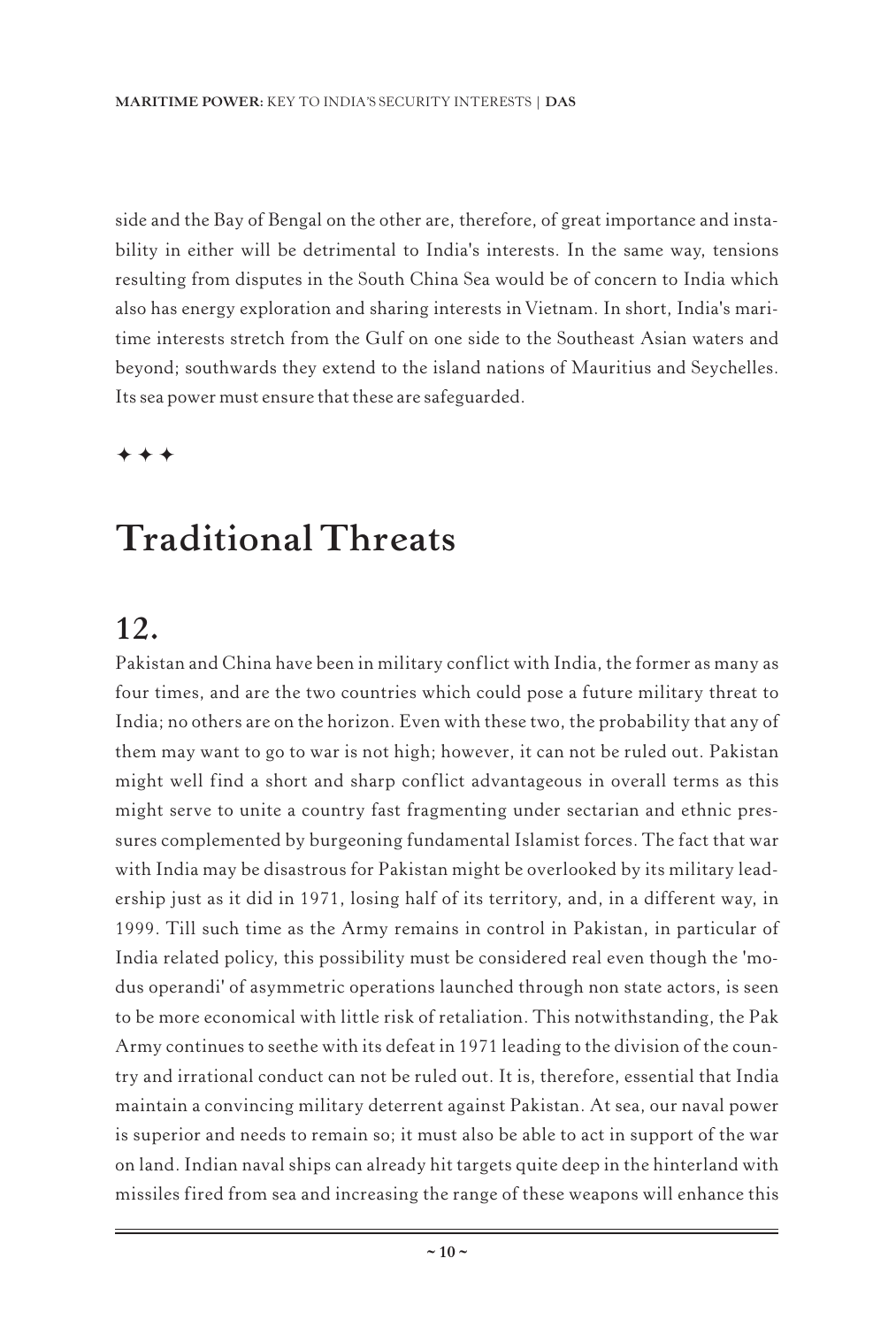capability. High states of preparedness to cope with terrorist threats, at and from the sea, are a 'non sequitur'.

#### **13.**

China falls in a different category. Its reasons for initiating military operations against India, if that happens, will be largely strategic, to teach India a lesson, as it were, and to establish its unchallenged dominance in Asia. It already has possession of that part of India it claims its own in the western and central sectors of the boundary. In the eastern region, it has laid claim to Arunachal Pradesh and this could well be the excuse that might be used to initiate any future military conflict. It has built, and is building road and rail infrastructure right across the border which will facilitate speedy movement of troops and logistics; airfields have also been expanded. Events in Tibet following the demise of Dalai Lama might also create some tension. Nevertheless, in the last decade, relations with China have been the most tranquil ever and not just on the boundary. Bilateral trade between the two countries is crossing \$ 60 billion and rising- even if skewed to China's advantage-making it India's largest trading partner.While it is necessary, for both sides, particularly China, to rectify the mismatches in this trade, its rapidly continuing growth is a positive in the relationship. The two countries interact at many multilateral forums e.g. BASIC, BRIC, EAS and at Climate Change andWTO negotiations. China has also not made much fuss over tests of our Agni missiles which are clearly not Pakistan related. Meetings between leaders of the two countries have been positive. The two militaries have also exercised together in a small way and there have been exchange of high level visits and by warships to ports. This engagement needs to be enhanced; maritime cooperation is the easiest and least problematic and will contribute in toning down the suspicion and deficit of trust that plagues relations between the two countries. A structured mechanism can be put in place to institutionalize the interface. Both countries have mutual concerns in ensuring the safety of sea lanes in the expanded IO space and can work together towards this objective.

#### **14.**

At the same time, there are many areas of discord. China's military assistance to Pakistan-add to that, agreement to build two nuclear reactors despite that being contrary to the stipulations of the Nuclear Suppliers Group-its reported presence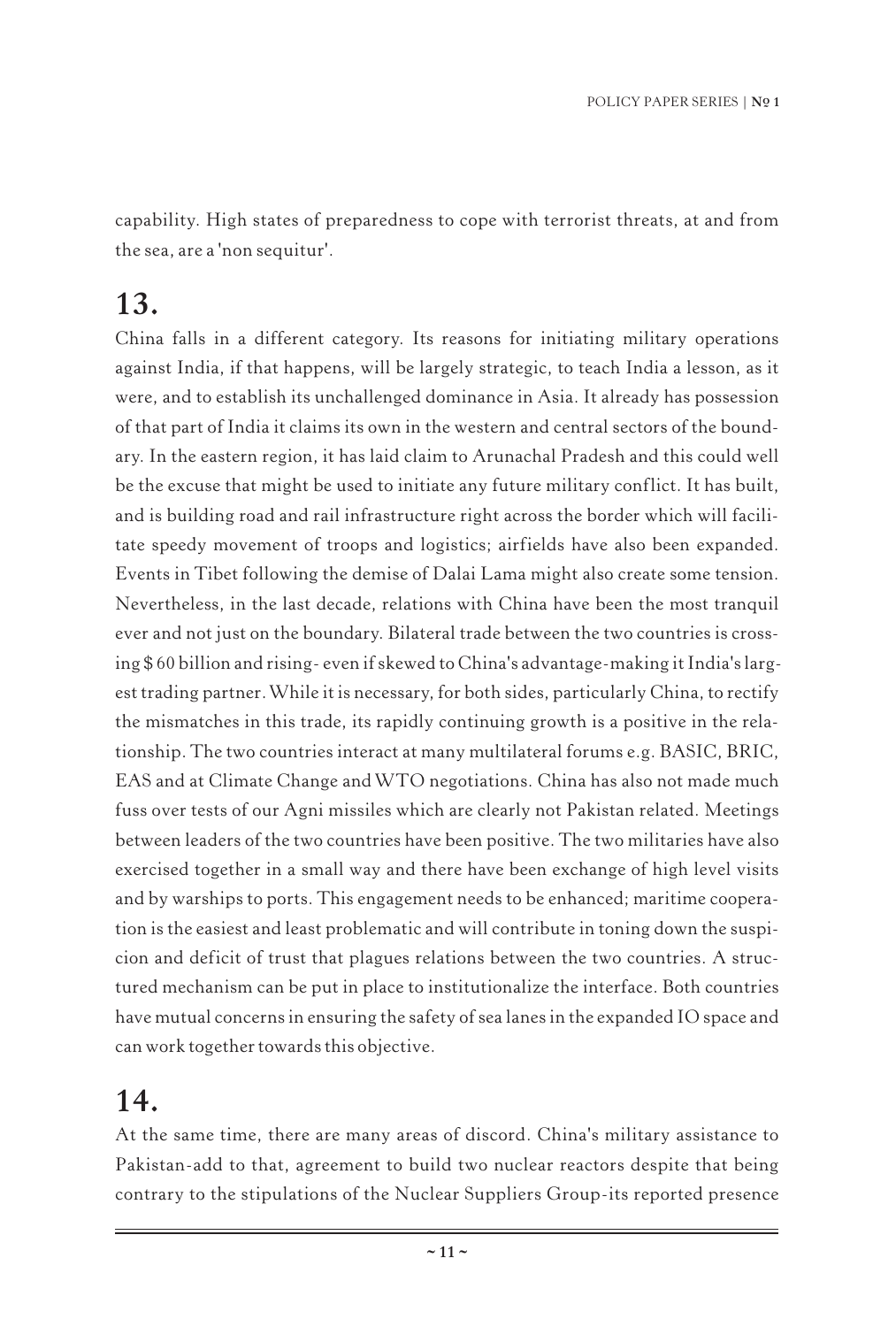in the Gilgit region of Pakistan Occupied Kashmir and its continuing involvement in India's immediate neighbourhood, send a disturbing signal. There have also been a series of actions in recent times which were clearly unfriendly. Issuing of stapled visas to residents of Jammu and Kashmir, differentiating them from other Indian citizens, was one of these; denial of a normal visa to a very senior official of the Armed Forces another. Other examples can be cited and these can not be just glossed over. Still, China is a country that India needs to engage. One is a major Asian power already and the other on the way to becoming one; both will have to be key players in any Asian security architecture. Some 'Ups and Downs' have, therefore, to be taken in stride recognizing that competitiveness and occasional tension in this complex relationship are inevitable So, a positive but watchful stratagem is necessary. Militarily, India's armed forces need not try to match China gun-forgun but they must recognize the capabilities that the Chinese can bring to bear against them and build their own strengths that will be sufficiently dissuasive. In recent years, India has allowed its military preparedness to weaken and actions must be taken urgently to rectify the inadequacies.

#### **15.**

At sea, China is modernizing its naval forces by building ships and submarines at a fast rate and induction of an aircraft carrier in the next few years, to be reinforced by another by 2020, is likely. The urge to have and exploit maritime power consistent with its growing stature is visible, as witnessed recently in East Asian waters; it may also seek a more comprehensive presence in the IO. However, while the first is clearly feasible, sustained deployment and credible operations far from home is not easily achieved. For this, availability of permanent military bases, from where ships, surveillance and fighter aircraft can operate along with comprehensive repairs and logistics infrastructure that are needed to support them, are essential. China is building ports in three South Asian countries and there are apprehensions that one or more of these might be made available by the hosts to the Chinese for use as such military bases. This will not be easy, even if the possibility can not be ruled out, as nations are not comfortable having foreign military forces and associated infrastructure on their soil; they have also to take into account the concerns of other countries, littoral as well as extra-regional. This notwithstanding, we must engage closely with those who are uncomfortable with foreign military bases in the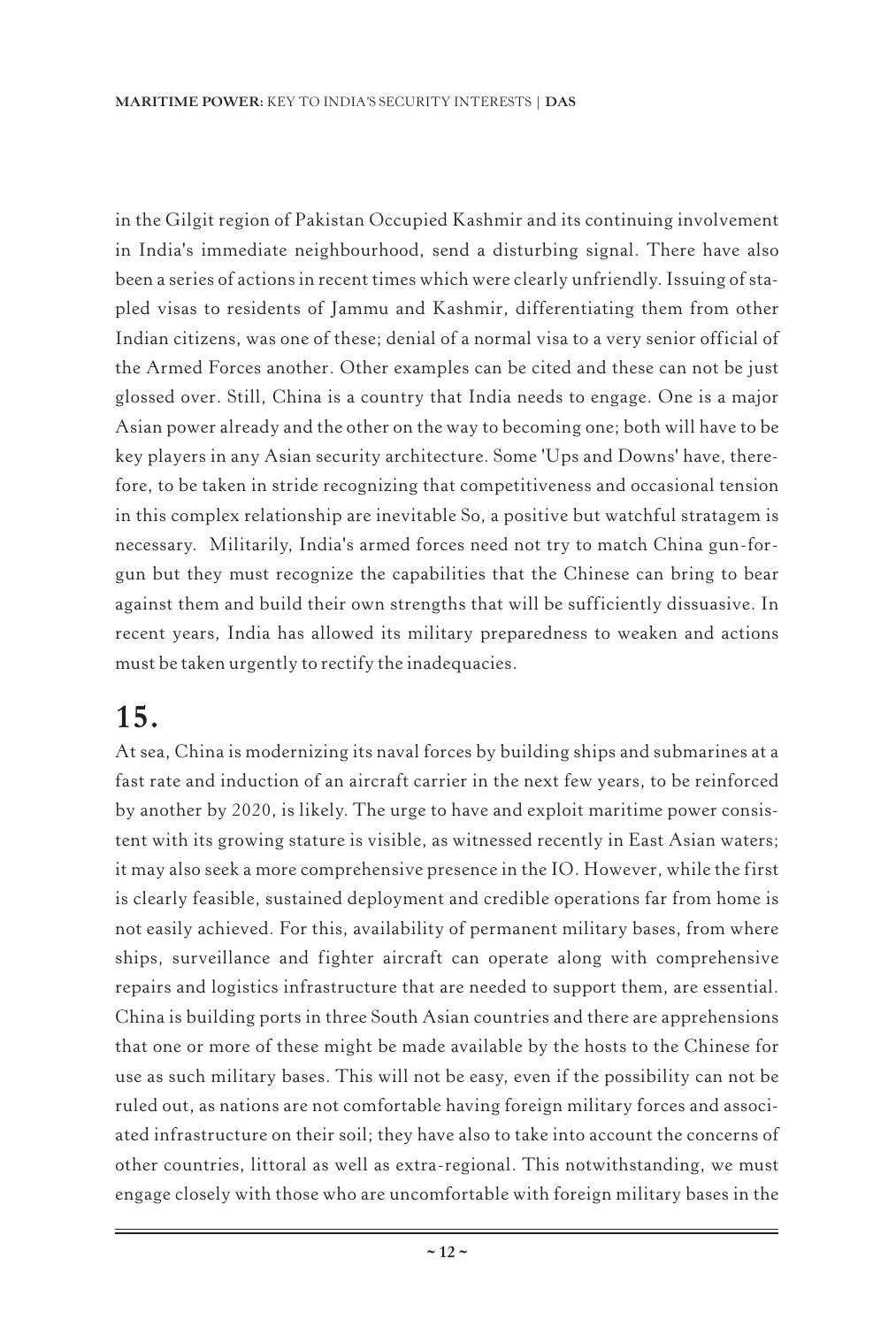IO littoral. India is also not without its own influence in some of the neighbouring countries and this must be used to prevent that eventuality. The continued deployment of a Chinese naval flotilla in the Gulf of Aden, ostensibly to counter piracy in that region, may well be a precursor to its desire for a more comprehensive presence in the IO. India must be watchful of the developing situation and ensure that its own capabilities at sea keep pace with it.

 $\ddotmark$  $+ +$ 

## **Non Traditional Areas of Concern**

#### **16.**

With economic growth being a vital national interest and security of energy and trade being its two prime ingredients, safety of the IO commons has become critical. Piracy and maritime terrorism have become increasingly threatening to safe movement at sea in recent years and quite apart from safeguarding its own interests against both, India, as the largest and most capable regional maritime power, also has a responsibility in ensuring freedom of movement at sea. As highlighted earlier, entries and exits to and from the IO are dominated by restricted channels where pirates can operate with relative ease. As many as 70,000 vessels transit the Malacca Strait annually; another 30,000 pass through the Gulf of Aden. Piracy requires sanctuaries ashore from where the pirates can make their swift raids. Coastal villages in Indonesia provided them with these bases and with police authorities being either supportive or ineffective, piracy flourished in the Malacca Strait. It is only after deterrent measures against the criminals were taken ashore that piracy could be controlled. Cooperative measures between the littoral countries viz. Malaysia, Singapore, Indonesia and Thailand in surveillance of the waters have also contributed in neutralizing piracy. India carries out patrols in the approaches to the Malacca Strait in coordination with Indonesia and Thailand and similar arrangements with Malaysia are being worked out. Nearly \$ 200 billion of our overseas trade passes through these waters and this figure will rise to more than \$ 800 billion in the next decade which is why safety of movement in this very important water space is so important to India.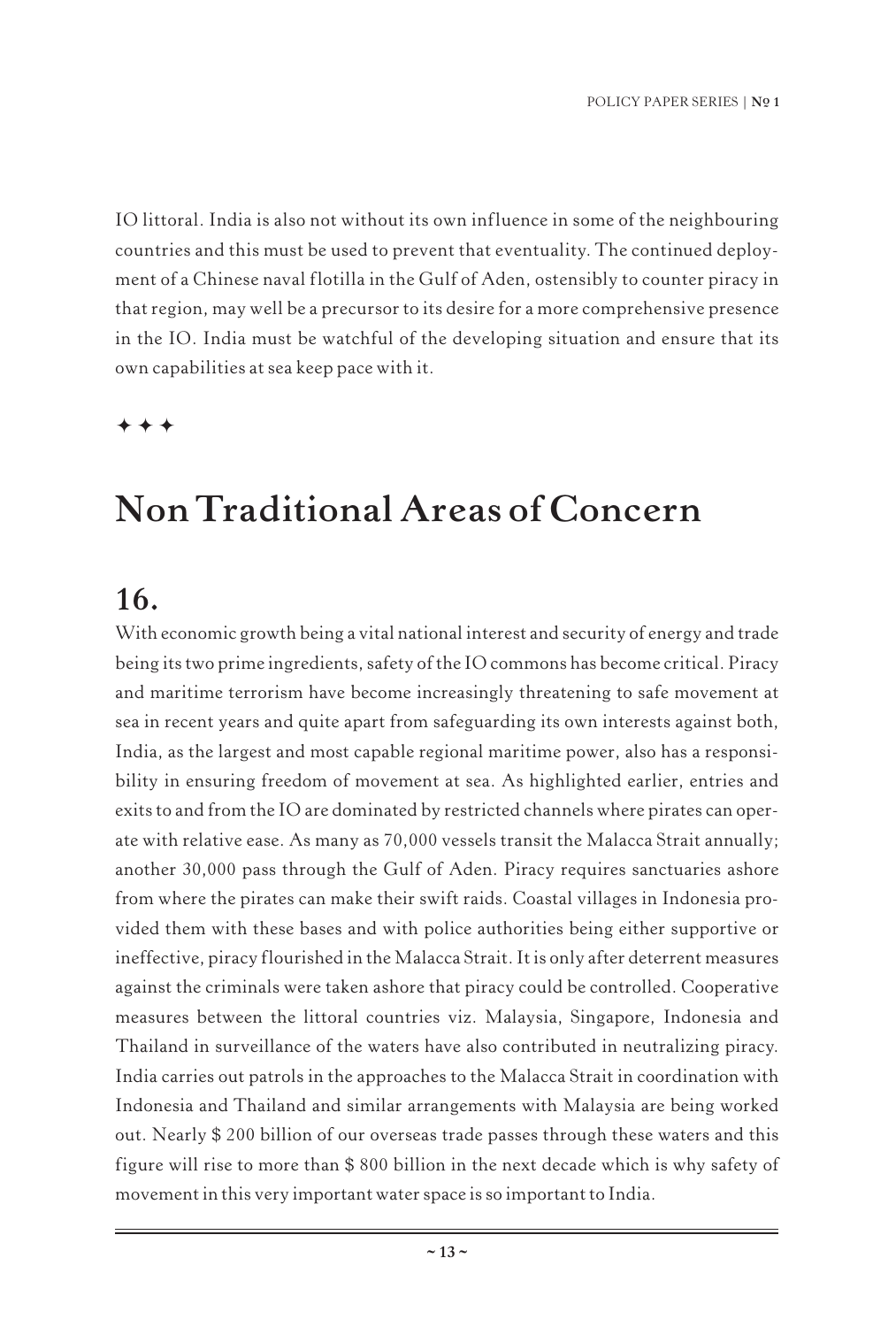

## **17.**

Similar measures are needed to eradicate threats by pirates off the East Africa coast and in the Gulf of Aden. The waters off Somalia have now become the piracy center of the world. Dozens of ships, many quite big, have been seized, anchored off the Somali coast and demands for millions of dollars made (and often paid), for release of the vessels and their crew. Lack of governmental authority and widespread lawlessness has allowed this activity to continue unabated. Faced with this threat to the safety of the commons, several countries, under the aegis of the Americans, formed Task Force (TF) 151 to patrol the affected waters. Another group of European navies also came together for the same purpose. India deployed its warships in November 2008 when a merchant vessel with a predominantly Indian crew was hijacked; they quickly sank a pirate craft and captured another. At least one ship has remained on patrol since then coordinating its work with that of TF 151. Soon thereafter, China deputed ships, ostensibly to escort its merchantmen in the Gulf, but in passing, to proclaim its legitimacy as an IO player. Clearly, patrolling by so many high cost warships on a perma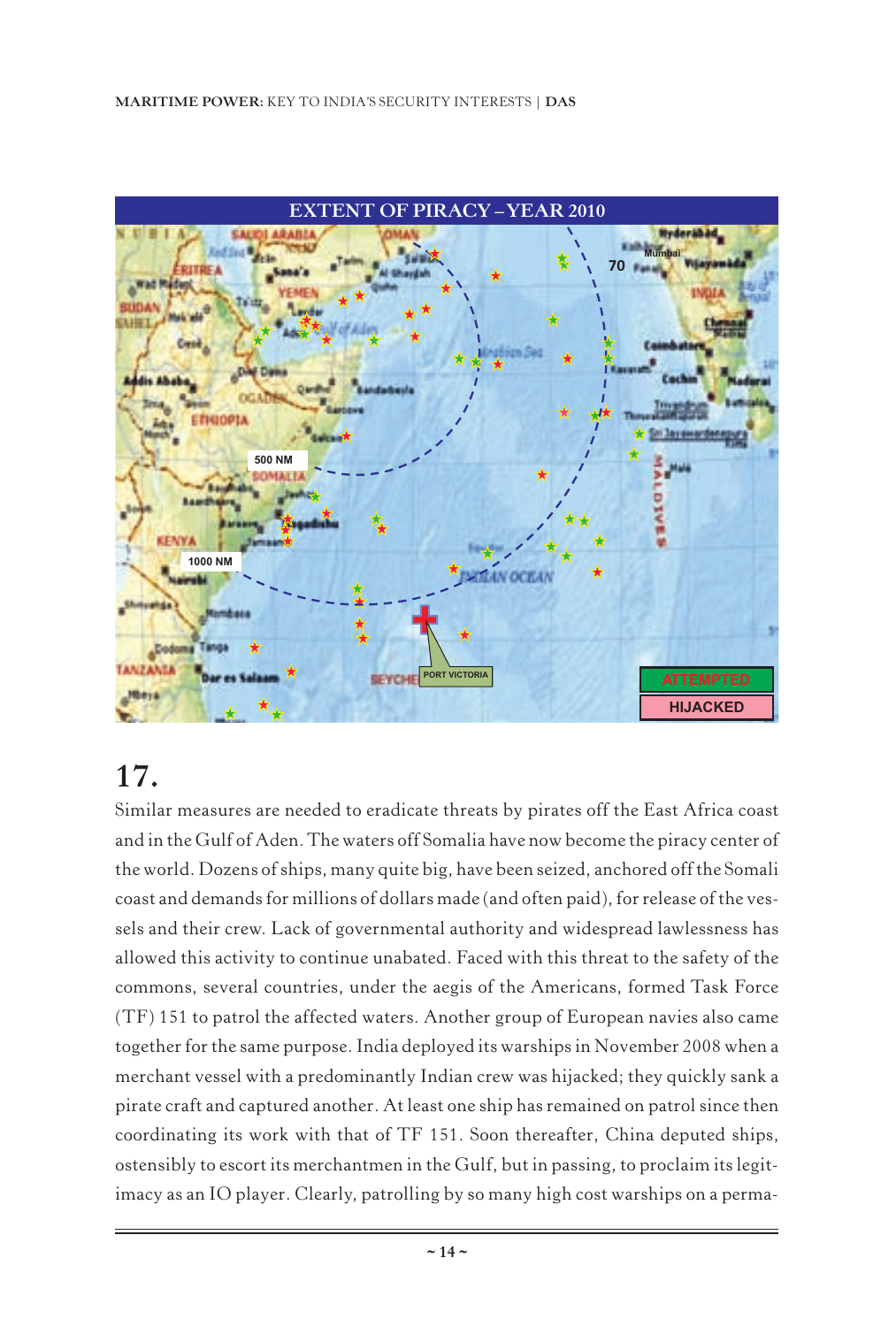nent basis is neither feasible nor even productive; incidents of pirate attacks this year have exceeded those in 2009 and most recently, \$3 million have reportedly been paid for release of a hijacked South Korean vessel. The menace can not be eradicated unless law and order are enforced in the coastal regions of Somalia with UN mandates if necessary.

#### **18.**

The world of merchant shipping is truly transnational. Ships are owned in one country but registered in another. Crews are mostly from many countries and the vessels carry cargoes to dozens of ports. In this scenario, 'stand alone' capabilities are only of limited use and cooperation is essential. India has made an early beginning and has concluded agreements with many countries to facilitate the required interaction. These are to promote cooperation in the non-traditional threat environment where the adversaries are pirates, terrorists, smugglers and the like. Without mutual trust and confidence which facilitate sharing of information, these new threats cannot be tackled. Parting with intelligence is not easy even between agencies in one's own country and building trust through ship visits, interaction of personnel, joint exercises and patrols is essential. In the IO region, India must play the lead role in promoting regional cooperation at sea. The Indian Ocean Naval Symposium (IONS) for Heads of Navies, initiated by India in 2008, and followed by Oman in 2010, is a step in that direction. It also hosts Milan, a biennial gathering of ships from nations eastwards of India, which has been attracting increased participation at each successive meeting. Safety of the commons in the IO and its adjoining waters is, therefore, a major security concern. Cooperation with countries which have similar interests, the USA being foremost, must, therefore, be a prong of our maritime strategy.

#### **19.**

Apart from issues like piracy and maritime terrorism, there are others such as illegal poaching for fish in our waters that are not less important. Effective surveillance and patrolling of the EEZ and coastal approaches and ports by maritime forces is, therefore, necessary. To this list should be added capabilities to respond to natural disasters such as the Tsunami of December 2004 and oil spills, accidental or deliberate. Furthermore, in all of these, India's maritime forces must also be able to provide assistance to other littoral nations.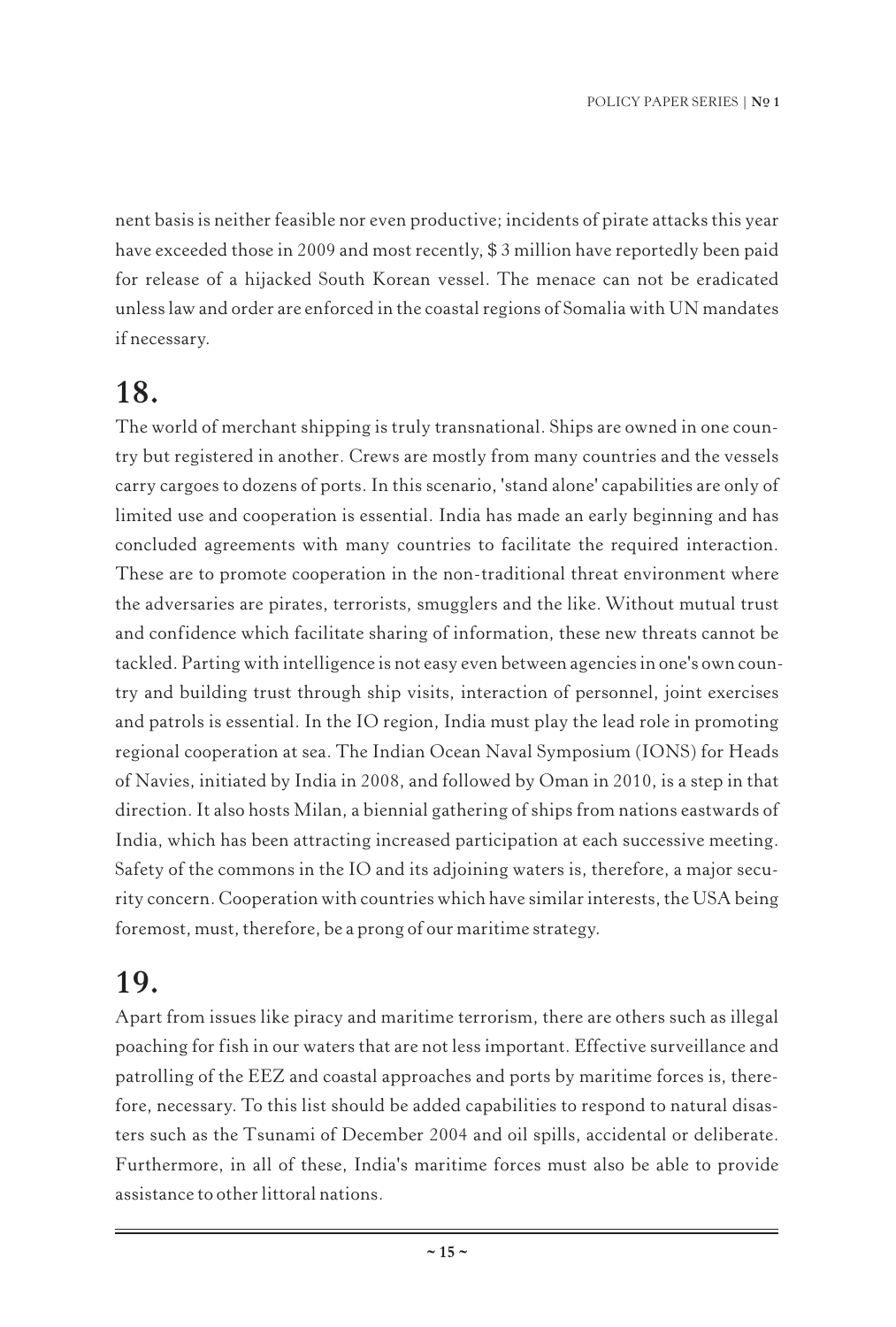## **India's Maritime Power**

### **20.**

As stated earlier, as the premier maritime force in the region, India has both security concerns at sea and responsibility to ensure safe movement across the shipping routes of the IO which needs both capabilities and cooperative interfaces with others.While the Indian Navy is, undoubtedly, the largest littoral sea power, the numbers of its seagoing platforms has stagnated, even declined in some categories, over the last several years even as those of China have continued to increase rapidly. There are many reasons that have led to this unhappy state of affairs including unjustifiable delays in decision making; inadequate capacities in public sector shipyards has also been, and are, a serious constraint. Until recently, all orders for building of warships have been restricted to defence yards only which are not only overstretched but also suffer from inefficiencies endemic to government undertakings. It is essential that the private sector be brought into play. No doubt, competences required in constructing warships are more complex than those needed for building merchant vessels but a beginning has to be made. Recent measures to farm out some orders to private shipyards are, therefore, a step in the right direction. These yards will need full support from the Navy in terms of close interaction and provision of supervisory personnel on the ground.

## **21.**

It is also desirable to selectively follow a 'buy-make' approach in which one or two platforms are purchased outright from a foreign shipyard and the rest four or five of that type built in our own; this will enable faster induction of technology in the yards and of new ships and submarines in the Navy. Routinely ordering all of them to be built locally, on the plea of fostering "self reliance", is a shortsighted measure; it must be realized that older ships have to be scrapped even as new ones are brought in. The challenge is to ensure that the latter process is faster which will never happen unless the suggested measure is put in place. Furthermore, the buy-make approach will promote, and not hinder, indigenous capabilities, and quicker. In this context, recent decisions to build seven new frigates and six submarines in three defence shipyards will, contrary to the exaggerated claims that have been made, have no impact on the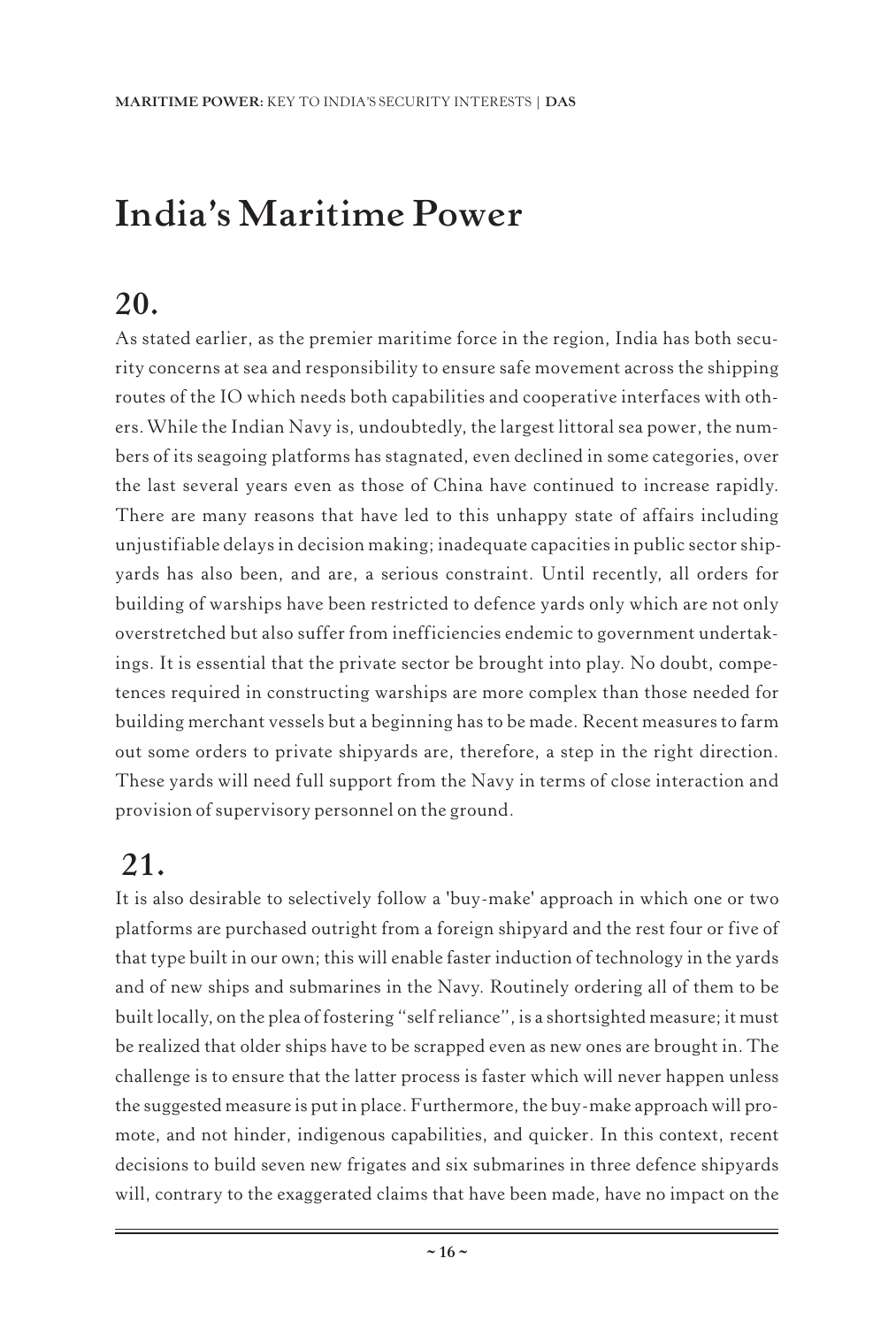force levels of 2020 as none of them will materialize in that time frame, leaving these platforms at the same numbers as today.

 $***$ 

### **Merchant Marine & Ports**

#### **22.**

There is a mistaken belief that Navies and Coast Guards alone comprise maritime power. A country's merchant marine and its ports are equally important elements of its strength at sea. In the last three decades, India's merchant shipping has grown to just 11 million tons from 7 million tons in 1980; in this same period, China, beginning from the same threshold, has built a fleet of over 80 million tons. From five shipyards until ten years ago, their number has gone up to just seven in India even as China has more than ten times that number. Less than one fifth of our overseas trade is carried in Indian vessels. Similarly, in a country endowed with long coast lines on either side, we have just 13 major ports. These are very disturbing statistics. With India's economy, and consequently, trade growing at the rate that they are, these numbers need to be speedily enhanced. Until recently, this sector was not open to the private sector; happily this self-defeating approach has now been reversed. Measures are also necessary to encourage private sector shipbuilding through suitable incentives so that merchant shipping tonnage doubles to at least 25 million tons in the next ten years.

 $***$ 

## *Conclusion*

#### **23.**

India's security interests, in the changing environment, stretch across a broad spectrum which covers geo-strategic considerations arising from the country's size and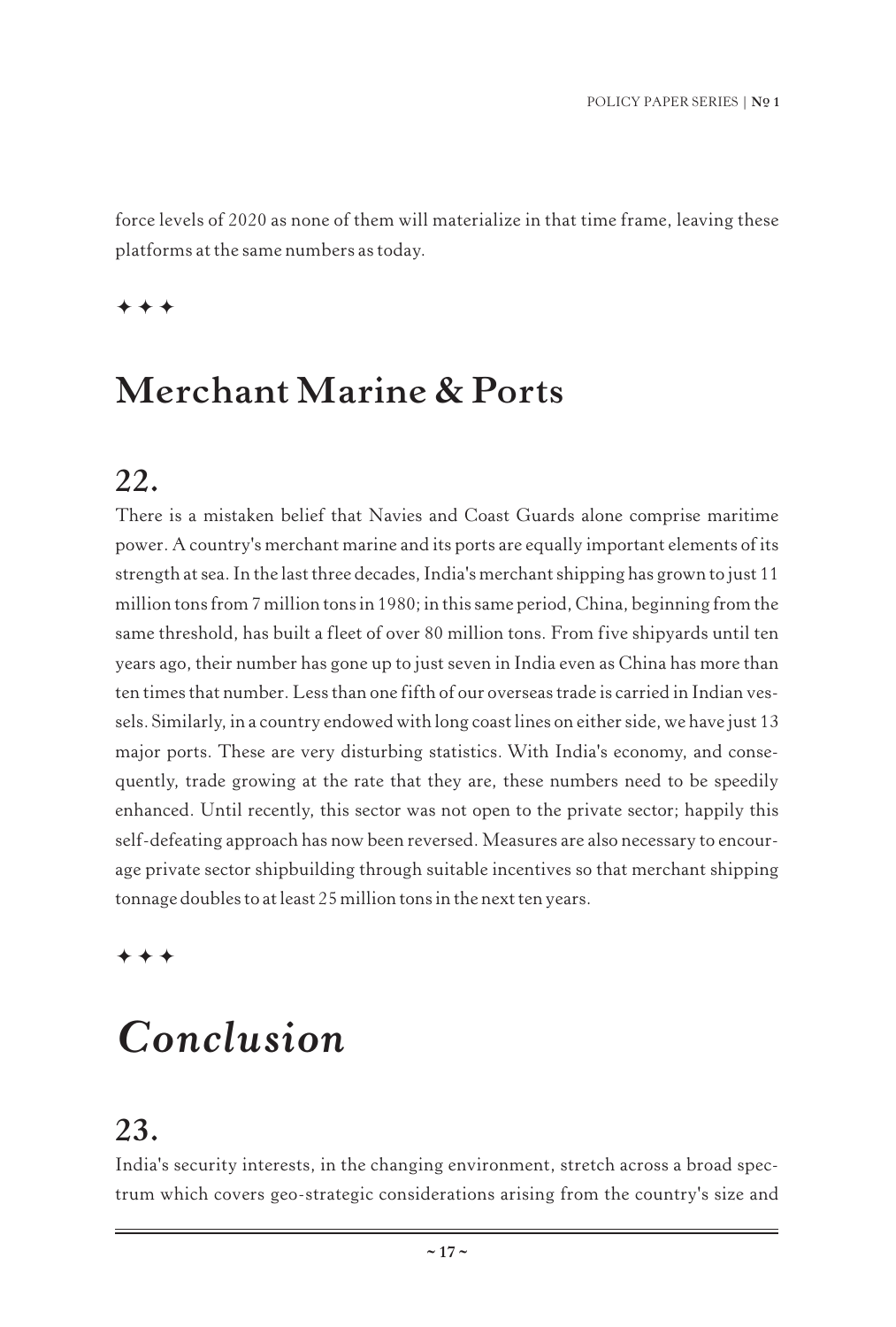location, its energy and trade security, traditional threats posed by nation state adversaries, and those that are of a different but equally threatening kind. We have to ensure that we can safeguard our interests across this wide spread. To this menu should be added the ability to respond to natural disasters which visit the IO region more often than they do elsewhere. A mix of capabilities, essentially maritime, is needed, ocean going as well as coastal, supported by a comprehensive and networked information, intelligence and command and control mechanisms. Ability of these systems to withstand sophisticated levels of hostile cyber warfare is equally important. To this list should be added a vibrant merchant marine served by ports that are both quantitatively and qualitatively capable of coping with the escalating need. Finally, to answer the challenges and responsibilities arising from the developing scenario, it is imperative that the nation's diplomacy and its maritime strategies function in sync with each other. A holistic approach is essential if India's sea power is first, built to the required level, and then, exploited consistent with the nation's security interests.

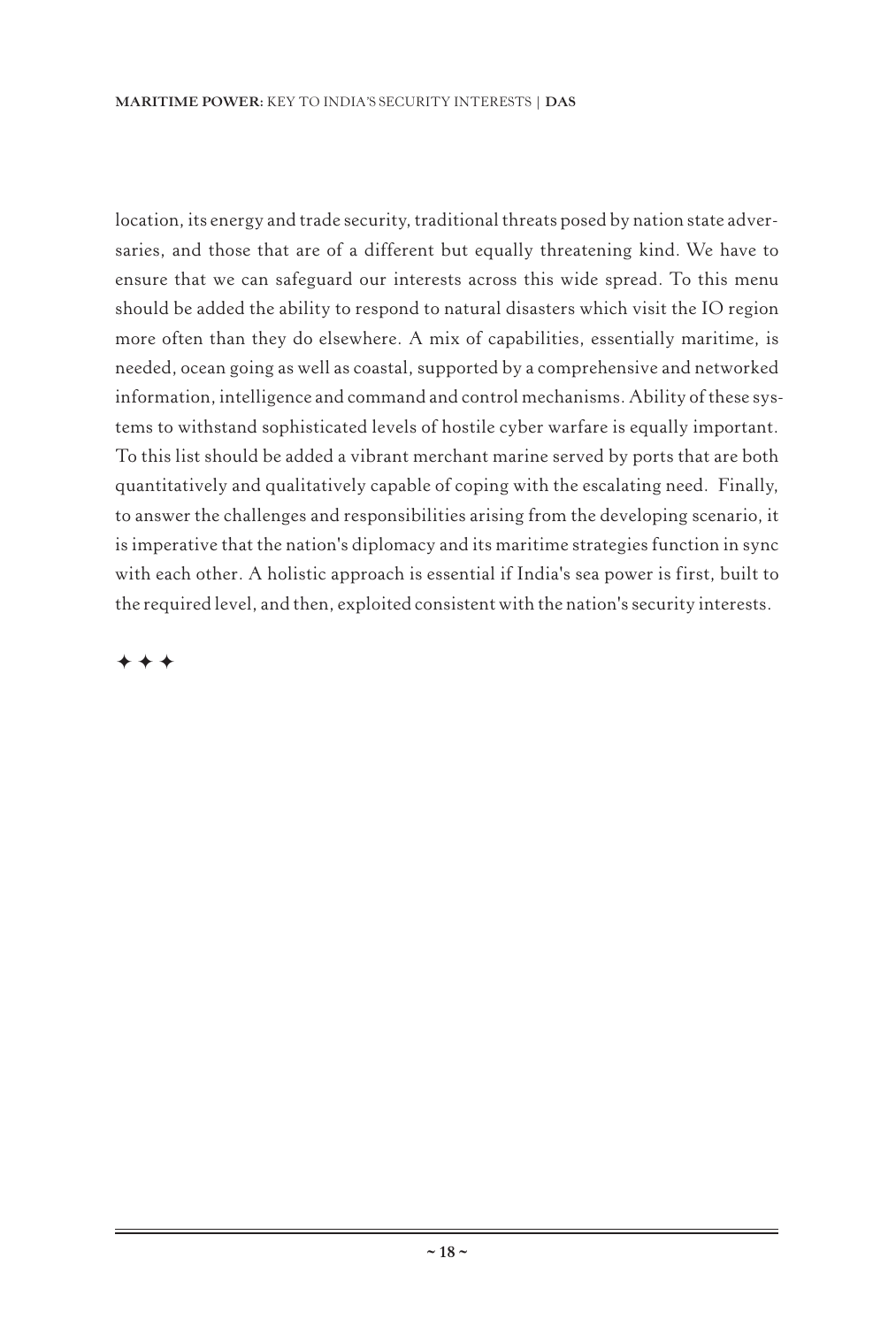## *About the Author*



*Vice Admiral P S Das retired from the Indian Navy in 1998 as Commanderin-Chief of the Eastern Naval Command. During his naval career he commanded several ships and held important staff positions as Command Operations and Plans Officer at Western Naval Command and Director of Naval Policy and Plans at Naval Headquarters. His assignments in Flag rank included Chief of Staff at Eastern Naval Command, command of the Eastern Fleet, Fortress Commander Andaman and Nicobar Islands and Director General Defence Planning Staff.*

*After retirement, Admiral Das was nominated by the government as member of a Task Force to review Higher Defence Management and almost all its recommendations have been implemented. He is a well know commentator on issues of national and international security and has more than 200 published articles and papers to his credit and is a guest speaker at all War Colleges of the Indian Armed Forces and the National Defence College. He is a member of well recognized Track II strategic dialogues with the USA, China, Japan, Russia and Singapore. He serves on the Executive Council of the Institute of Defence Studies and Analyses and has been on the Management Board of the United Service Institution, two of the most respected Think Tanks in India in the fields of Strategy and Security. He is a Distinguished Fellow of the Institute of Peace and Conflict Studies and has also served as member of the National Security Advisory Board in the office of the Prime Minister.*